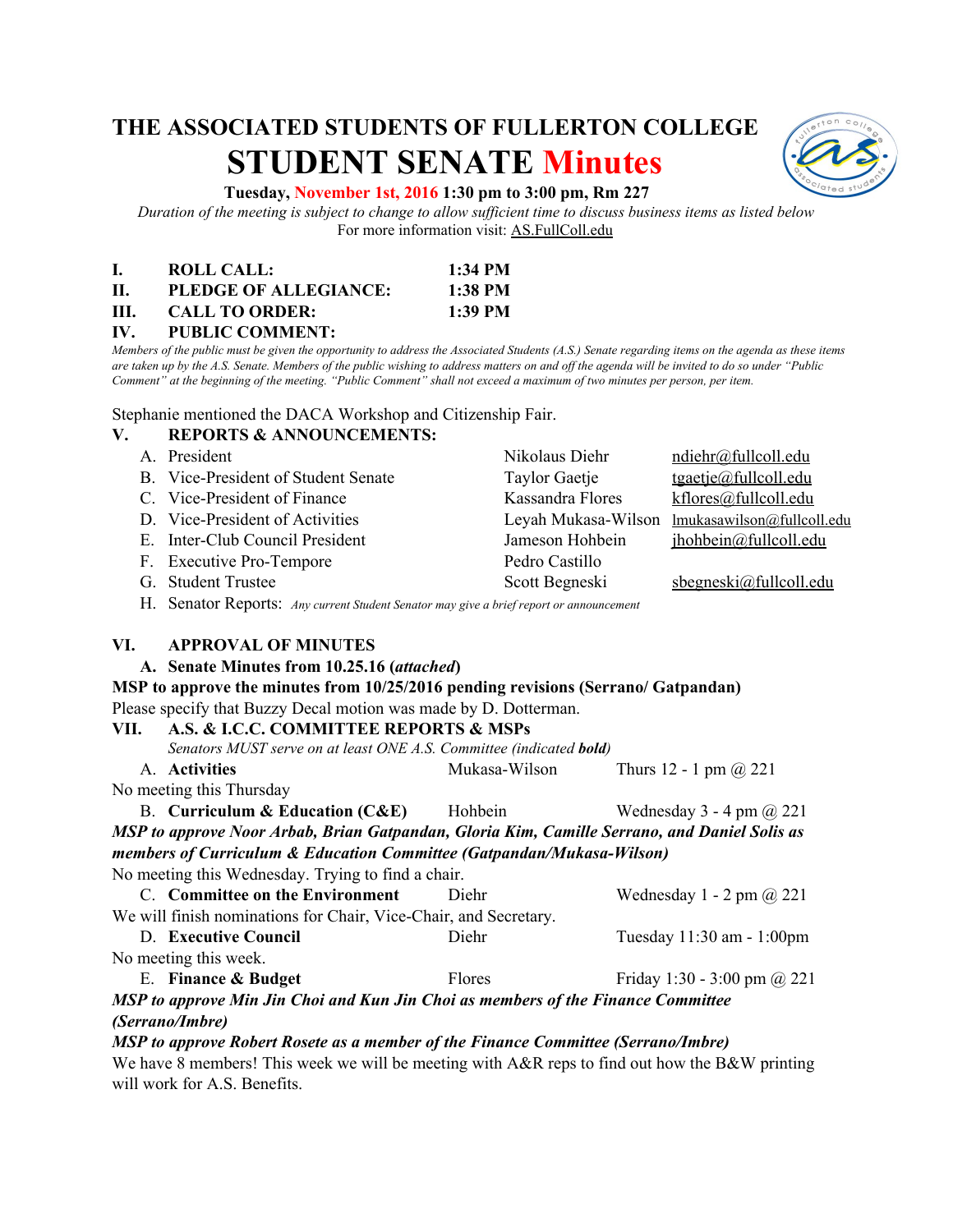F. **A.S. Benefits Task Force** Flores 1st, 3rd, 5th Thurs @ 1:00 pm This week will be going out and meeting businesses. There will be multiple different outings for this. Flores encourages you to go out with those groups to get new contracts. There will be a meeting on Thursday at 1:00 PM.

G. **Inter-Club Council** Hohbein Monday 1:30 - 3 pm @ 227 Trying to get ICC committees up.

H. **Judicial** S. Dotterman Tuesday 1 - 1:30 pm @ 221 Since last Senate meeting, the changes have been made to the letter. She will be sending the notices to people later this evening.

I. **Research, Planning, & Resolutions (RPR)** Gaetje Thursday 11am - 12pm @ 221 *MSP to approve Therese Obara and Aaron Untiveros as members of Research, Planning, & Resolutions Committee (Emanuel/Larson)*

# *MSP to approve Daniel Salazar as a member of Research, Planning, & Resolutions Committee (Larson/ Boules)*

Last week the Resolution packet for GA was reviewed. We won't have one this Thursday but we will have one next Thursday.

# **MSP to approve the MSPs under Committee Reports (Gaetje/ Torres)**

# **VIII. UNFINISHED BUSINESS**

- A. CareBank (Requests & Updates)
- B. **Applicants to serve as Student Representatives:**

# **Tina CAO Ryan MARTINEZ Jessica DAVILA**

*MSP to approve Tina Cao, Ryan Martinez, and Jessica Davila as Student Reps (Escobedo/ Serrano)*

- **C. Swearing in of Student Senators**
- D. Resignations (formal letter must be received by A.S. Office or **AS@fullcoll.edu**)
- E. Dismissals (referred from Judicial)
- F. FC Mission Statement Update

Diehr will be co-chairing the Mission Statement workgroup.

G. A.S. Group Photo

Date options: After Senate no longer meets for the semester.

Location TBD. There will be a survey to determine this. Diehr recommends that the Execs make this Survey. Garcia wants to know if we will merge the Group Photo location with the AS Task Force survey.

H. Senator of the Month Nominations for October

Nominations from last meeting: Robert Garcia and Camille Serrano

Boules nominates Lillian Rodriguez

Plummer nominates Andrew Washington

- Hohbein nominates Daniel Solis
- Dotterman gave a shout out to Flores.

Discussions will take place during next Exec meeting

# **I. Performance Standards Workgroup**

Gaetje mentioned that it meets 1st and 3rd Wednesdays.

# **IX. NEW BUSINESS**

A. Students of Distinction Criteria

Previously called Women of Distinction, then became Men and Women of Distinction. We would like to change the name to Students of Distinction in order to be more inclusive.